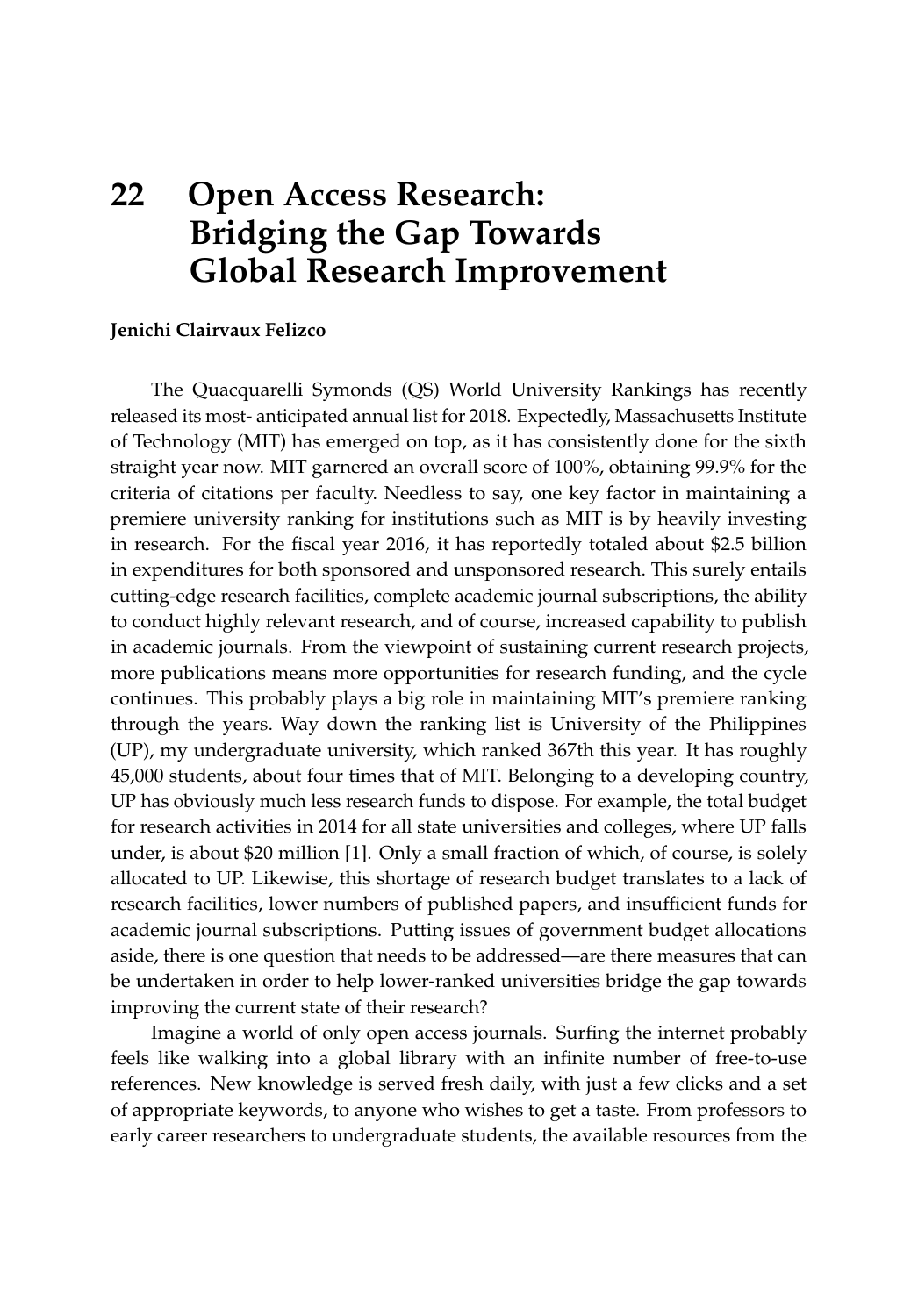most fundamental topics to the recent state-of-the art works can be readily accessed. From the researchers' perspective, open access research would remove the barrier from being updated in the recently published papers on their specific field. It will allow them not only to deepen their knowledge, but also to get fresh ideas for their own research. They get to look at their research from different points of view, something that paid access journals have restricted them from doing. This could inspire them to publish their own works. For authors, open access publication directly translates to greater exposure for their work, which is followed by higher number of citations. An increased author h-index usually paves the way for more research funding, which leads to more opportunities to expand the author's research, and more contributions to the research community. In addition, open access journals enable researchers from all over the world to be aware of the experiments that have already been tried or copyrighted. More often than not, unintentional replications of previously published methods occur as a result of lack of means to conduct intensive research. As a result, rejection of publication happens due to non-originality. Finally, there will not be a need for downloading subscription articles from illegal sites.

However, in reality, in order to enjoy the above-mentioned benefits of open access publication, one literally has to pay a hefty price. Nature Communications, for example, which is one of the top tier open access multidisciplinary journals with a 2016 impact factor of 12.124, charges about \$5200 per article [\[2\]](#page-2-1). Naturally, only well-funded research groups are capable of publishing with such journals. As an indirect effect, some publishing companies are even stigmatized as utilizing extremely high open access article processing charges (APCs) as income-generating schemes. An ideal solution is to drive the article processing charges (APC) down to more affordable rates. Actually, there are publishing companies that offer open access publication at low APCs; but these journals have yet to improve on visibility and impact factor. But these can easily be overcome if researchers and publishers work hand-in-hand. Publishers can work harder on promoting affordable open access journals, in order to attract both readers and authors alike. Researchers, on the other hand, need to patronize these journals by reading and submitting to them, as well as citing their currently published papers. Through this, the true purpose of journal publication will be served—making new knowledge accessible to interested readers, regardless of financial status.

The key to globally improving the state of research is to allow lower-ranked universities to afford open access publication, as it is probably the best choice when it comes to showcasing one's new academic findings. It is important to keep in mind that new knowledge can emerge anytime and anywhere, irrespective of the